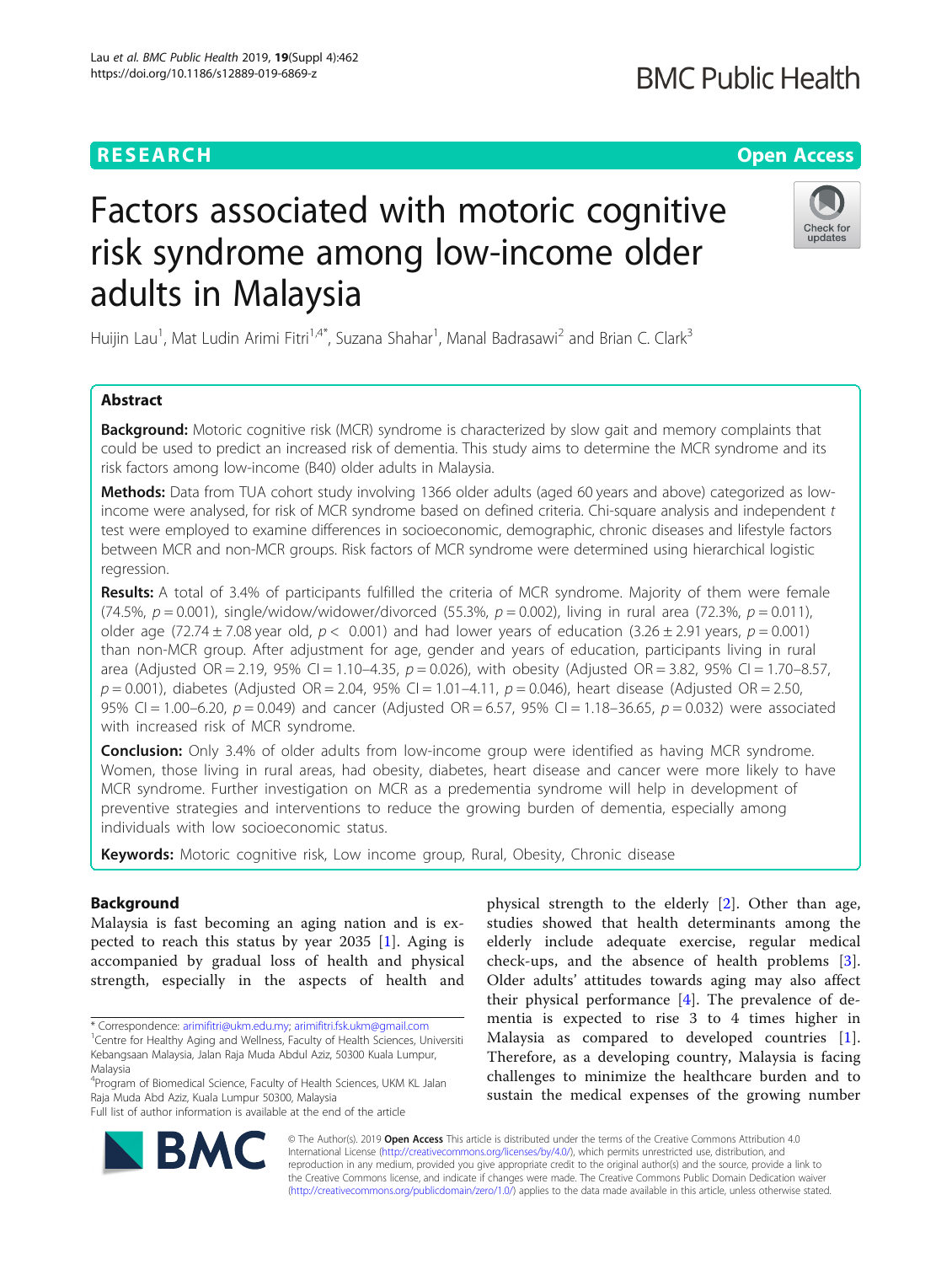of older population. Abu Bakar et al. [\[5](#page-5-0)] found that elderly women were more marginalized and at a disadvantage in socioeconomic aspects of their lives. Therefore, it is essential to increase the accessibility of simple and cost effective dementia risk assessments in order to curtail health care costs.

Gait speed has been accepted as a simple, reliable and valid functional measurement of motor control, strength and gait pattern [[6\]](#page-5-0). Studies suggest that coexistence of cognitive complaints with reduced gait speed may indicate an increased risk of dementia [\[7](#page-5-0)–[10](#page-5-0)]. Motoric cognitive risk (MCR) syndrome is a newly defined pre-dementia syndrome characterized by slow gait speed with preserved physical functioning and cognitive complaints without dementia  $[11]$  $[11]$ . It can be detected without complex cognitive assessments and is accessible in various clinical settings [[12\]](#page-5-0).

A multi-country study reported that the pooled prevalence of MCR syndrome among older adults aged 60 and above was 9.7% [\[12\]](#page-5-0). A recent large-scale population study in Japan established the modifiable risk factors associated with MCR  $[13]$  $[13]$ . The findings reported that risk factors such as diabetes, depressive symptoms, falls and obesity were associated with increased risk of MCR syndrome.

As yet little is known about the occurrence of MCR syndrome and its risk factors among low-income populations. In Malaysia, the low income or B40 group is the bottom 40% of households with an income of less than RM3, 900 per month. The median and mean household income for this group is RM3, 000 per month and RM2, 848 per month, respectively [\[14](#page-5-0)]. The present study aims to determine the prevalence of MCR syndrome and its risk factors among low-income (B40) community dwelling older adults in Malaysia.

# Methods

### Study design and participants

The participants eligible for this study were selected from baseline data of a population-based study focusing on neuroprotective model for healthy longevity (TUA) [[15\]](#page-5-0). The TUA study is described elsewhere (cite reference). This study was conducted in four states of Malaysia (Selangor, Perak, Kelantan and Johor) from November 2014 till September 2015. A total of 1366 multiethnic (Malay, Chinese, Indian) participants were identified as low income (i.e., household income of less than RM 3900 per month) together with other inclusion criteria including: 1) community dwelling older adults aged 60 and above, 2) no psychiatric and mental disorders, included dementia 3) no terminal illnesses and 4) preserved functional ability.

# MCR criteria

MCR syndrome was first proposed by Verghese et al. [[11\]](#page-5-0) which is a high-risk clinical syndrome with strong predictive validity for dementia that builds on mild cognitive impairment (MCI) operational definitions [\[16](#page-5-0)]. The objective cognitive impairment criterion in MCI is substituted with slow gait in MCR syndrome. Cognitive tests are not needed in diagnosing MCR syndrome. Participants were defined as having MCR syndrome if they meet the criteria as outlined in Table 1.

Subjects were defined as not having dementia if they scored less than 14 in Mini Mental State Examination (MMSE). A single dichotomous question "Do you feel you have more problems with memory than most?" on Geriatric Depression Scale (GDS) was administered by trained enumerators to elicit the presence of subjective memory complaints. Participants who answered "yes" on this question were defined as having subjective memory complaints. The same question was used to define subjective cognitive complaints in Doi et al.'s [\[13](#page-5-0)] study, as well as other cohorts included in the worldwide MCR prevalence study [\[16](#page-5-0)]. Preserved activities of daily living including eating/feeding, dressing, bathing and showering, functional mobility, climbing up and down stairs, personal hygiene and grooming, and toilet hygiene, were determined using ADL questionnaire [[17\]](#page-5-0). Gait speed was measured using a 6 m-distance walk on a level floor over time. Participants were instructed to walk back and forth over the marked distance at their usual pace. Slow gait was defined as 1 SD below mean population gait speed [\[11](#page-5-0)].

#### Potential risk and confounding factors

Potential sociodemography risk factors comprising age, gender, educational years, smoking habit, alcohol consumption, marriage status, and strata status (urban and rural) were determined using a sociodemography questionnaire. Obesity was defined as body mass index  $(BMI) \ge 30 \text{ kg/m}^2$ . The presence of chronic diseases (hypertension, diabetes, hypercholesterolemia, arthritis, stroke, cardiovascular disease, chronic obstructive lung disorder, and cancer) was determined using a self-reported medical history questionnaire. Participants were classified as having depressive

Table 1 Criteria of MCR syndrome

|               | Criteria of MCR syndrome                   |
|---------------|--------------------------------------------|
|               | Absence of dementia                        |
| $\mathcal{P}$ | Subjective memory complaints               |
|               | Slow gait                                  |
|               | Preserved activities of daily living (ADL) |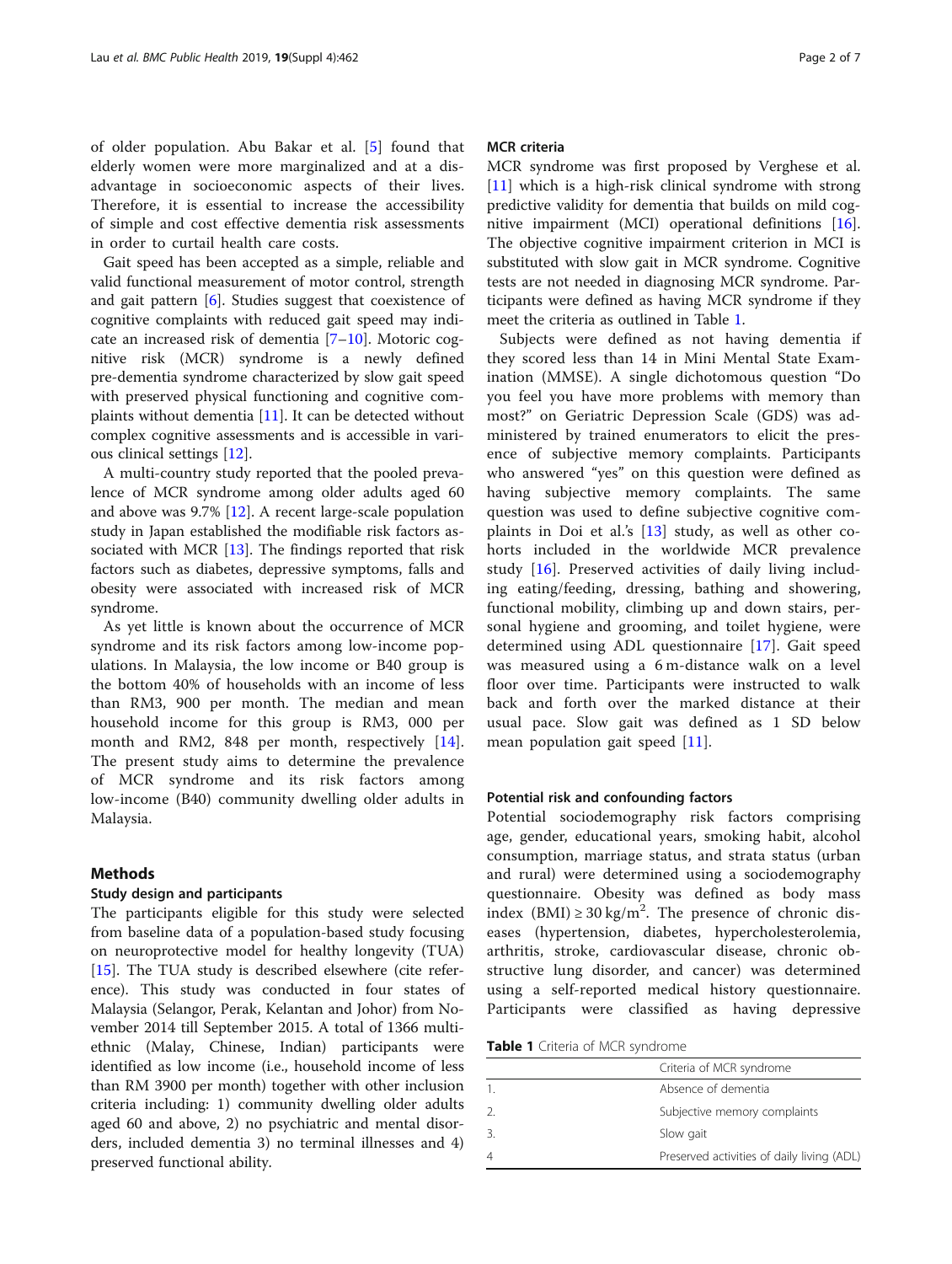symptoms if they scored five and above on a 15-items Geriatric Depressive Scale (GDS).

#### Statistical analysis

All data were analysed using IBM Statistical Package for Social Science (SPSS) version 22 (IBM Corp., Chicago, IL). Significant value was set at  $p < 0.05$ . Comparison of characteristics between MCR and non-MCR groups were analysed using chi-squared  $(\chi^2)$  tests for categorical variables and independent t-test for continuous variables. Hierarchical binary logistic regression was employed to determine the risk factors of MCR syndrome, adjusted for age, gender and educational years. Results were reported as adjusted odd ratio and 95% confidence interval (CI).

# Results

## Prevalence of MCR syndrome

A total of 3.4% of the subjects fulfilled the criteria for MCR syndrome. Women had a higher prevalence of MCR syndrome (74.5%) compared to men (25.5%) ( $p = 0.001$ ). As shown in Table [2](#page-3-0), respondents with MCR syndrome were significantly older and had lower educational years than those without MCR syndrome ( $p < 0.001$ ). Majority of them were also living in rural area ( $p = 0.011$ ), unmarried, divorced, widow or widower ( $p = 0.002$ ).

#### Risk factors of MCR syndrome

Table [3](#page-4-0) shows the findings of hierarchical binary logistic regression analysis, adjusted for age, gender and education years. Increasing age (Adjusted OR: 1.13, 95% CI: 1.074–1.197,  $p < 0.001$ ), being female (Adjusted OR: 3.67, 95% CI: 1.485–9.070,  $p = 0.005$ ) and living in rural area (Adjusted OR: 2.19, 95% CI: 1.098–4.348, p = 0.026) increased risk of having MCR syndrome. Other factors associated with increased risk of MCR syndrome were obesity (OR: 3.82, 95% CI: 1.699–8.570,  $p = 0.001$ ), diabetes (Adjusted OR: 2.04, 95% CI: 1.013–4.109, p = 0.046), cardiovascular disease (Adjusted OR: 2.50, 95% CI: 1.004– 6.203,  $p = 0.049$ ), and cancer (Adjusted OR: 6.57, 95% CI: 1.177–36.650,  $p = 0.032$ ).

# **Discussion**

This study showed that the prevalence of MCR syndrome among low- income community dwelling older adults in an Asian country (Malaysia) was 3.4%. This figure is lower than findings from studies conducted in other Asian countries. A meta-analysis showed that the MCR syndrome prevalence among adults from Korea, China, Japan (Kurihara Project) and India (Kerala-Einstein Study), ranged from 10 to 15% [\[12](#page-5-0)]. The differences could be due to several factors including age range, sample size and target group [\[12](#page-5-0), [13](#page-5-0)]. For instance, the highest MCR syndrome prevalence (15%)

was reported in an Indian cohort, which enrolled participants with memory complaints only. In addition, the age range of subjects from the present study was 60 to 92 years old, different from that reported in Japan (74 to 95 years old) and Korea (65 to 102 years old). Sample sizes of cohorts in India ( $n = 271$ ), Japan ( $n = 514$ ) and Korea  $(n = 549)$  were also smaller as compared to the present study [[12\]](#page-5-0).

Demographic characteristics of the elderly varied in rural and urban settings in terms of loneliness, lack of financial stability, and emotional strain [\[18](#page-5-0)]. Single elderly with poor general health status living in the rural areas were at higher risk of depression [\[19](#page-5-0)]. According to Koris et al. [[20\]](#page-5-0), majority of the elderly from low- income groups experience castatrophic health expenditure (CHE), with the total direct expenses exceeding 10% of household income. Malaysian elderly in rural areas expressed greater need for health services and experienced more financial hardship than those in urban areas [[21\]](#page-5-0). They still have to be formally employed to maintain their livelihood [\[19](#page-5-0)]. Complex neuropsychological testing or neuroimaging services are often limited in rural areas. Therefore, determination of MCR syndrome can be used to predict the risk of developing cognitive impairment and dementia, especially for elderly in rural areas and belonging to the low-income category.

Previous studies showed no significant gender disparities in MCR prevalence [\[12,](#page-5-0) [13\]](#page-5-0). However, in the present study, women had a significantly higher prevalence of MCR compared to men. A study conducted among Malaysian older adults found that women had significantly higher prevalence of frailty (11.8%) than men  $(5.2%) (p < 0.001)$  [[22\]](#page-5-0). This could be due to the fact that women have lower muscle mass [[23\]](#page-5-0) and lose their lean body mass faster than men during the aging process [\[24](#page-6-0)] putting them at a higher risk of becoming physically frail.

Similar to the previous studies, participants with MCR were older, less educated, had obesity and diabetes [[11](#page-5-0), [13\]](#page-5-0). A meta-analysis on MCR demonstrated that MCR syndrome is significantly associated with cardiovascular disease and its risk factors such as hypertension, diabetes, stroke and obesity [[25\]](#page-6-0). These findings suggest that a vascular mechanism may underlie the pathophysiology of MCR syndrome. Cardiovascular risk factors increased the risk of cerebral ischemia affecting the periventricular white matter [\[26,](#page-6-0) [27](#page-6-0)]. Brain white matter plays an important role in executive function and cognitive processing, as well as control of gait [[26,](#page-6-0) [28\]](#page-6-0). The effects of diabetes on cognitive decline may relate to macrovascular and microvascular complications. Macrovascular complications such as hyperglycaemia, hyperlidipedimia, hypertension and inflammation may lead to brain structural changes and loss of brain volume [[29](#page-6-0),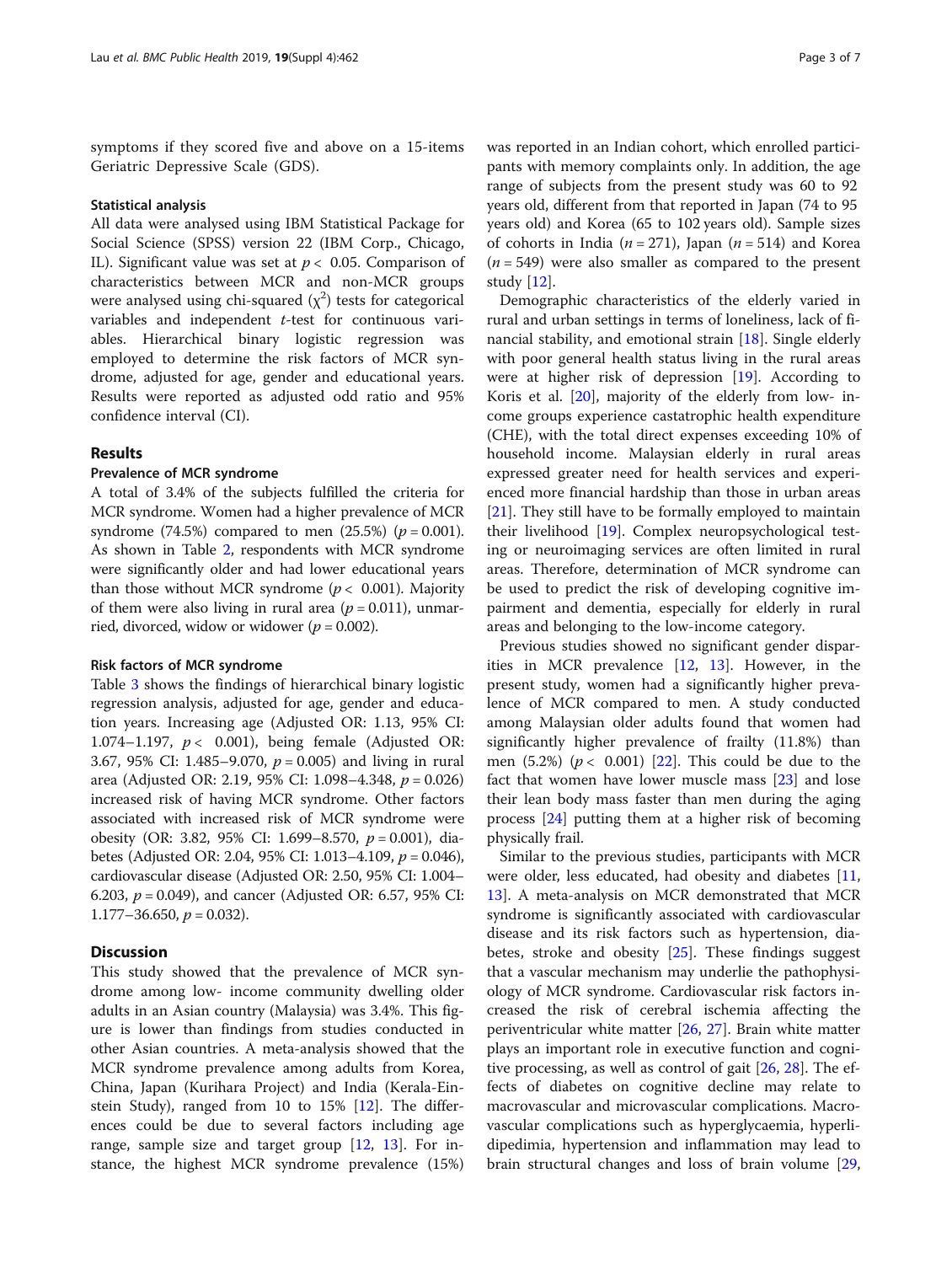<span id="page-3-0"></span>Table 2 Comparison of baseline characteristics

| Variables                        | MCR $(n = 47)$          | NON-MCR $(n = 1319)$    | $p$ value              |
|----------------------------------|-------------------------|-------------------------|------------------------|
|                                  | $n$ (%) / Mean $\pm$ SD | $n$ (%) / Mean $\pm$ SD |                        |
| Age (years) <sup>a</sup>         | $72.74 \pm 7.08$        | $68.52 \pm 5.88$        | $< 0.001$ <sup>*</sup> |
| Genderb                          |                         |                         |                        |
| Male                             | 12 (25.5)               | 660 (50.0)              | $0.001$ <sup>*</sup>   |
| Female                           | 35 (74.5)               | 659 (50.0)              |                        |
| Education (years) <sup>a</sup>   | $3.26 \pm 2.91$         | $5.04 \pm 3.81$         | $< 0.001$ <sup>*</sup> |
| Marrital status <sup>b</sup>     |                         |                         | 0.002                  |
| Married                          | 21 (44.7)               | 888 (67.3)              |                        |
| Single/widow/widower/divorced    | 26 (55.3)               | 431 (32.7)              |                        |
| Smoking Habit <sup>b</sup>       |                         |                         |                        |
| Smoker                           | 7(14.9)                 | 239 (18.1)              | 0.235                  |
| Non Smoker                       | 40 (72.1)               | 1080 (81.9)             |                        |
| Alcohol Consumption <sup>b</sup> |                         |                         |                        |
| Yes                              | 0(0)                    | 58 (4.4)                | 0.260                  |
| $\rm No$                         | 47 (3.6)                | 1261 (95.6)             |                        |
| Strata Statusb                   |                         |                         | $0.011$ <sup>*</sup>   |
| Rural                            | 34 (72.3)               | 699 (53.0)              |                        |
| Urban                            | 13(27.7)                | 620 (47.0)              |                        |
| Obesityb                         |                         |                         | 0.039                  |
| Yes                              | 11(23.4)                | 160 (12.1)              |                        |
| $\rm No$                         | 36 (76.6)               | 1159 (87.9)             |                        |
| GDS <sup>a</sup>                 | $3.64 \pm 2.88$         | $3.03 \pm 2.33$         | 0.160                  |
| Chronic diseases <sup>b</sup>    |                         |                         |                        |
| Hypertension                     |                         |                         |                        |
| Yes                              | 27(57.4)                | 675 (51.6)              | 0.461                  |
| No                               | 20 (42.6)               | 633 (48.4)              |                        |
| Diabetes                         |                         |                         |                        |
| Yes                              | 17 (36.2)               | 342 (26.1)              | 0.132                  |
| No                               | 30 (63.8)               | 966 (73.9)              |                        |
| Hypercholesterolemia             |                         |                         |                        |
| Yes                              | 20 (42.6)               | 530 (40.5)              | 0.765                  |
| No                               | 27 (57.4)               | 778 (59.5)              |                        |
| Arthritis                        |                         |                         |                        |
| Yes                              | 12 (25.5)               | 331 (25.3)              | 1.000                  |
| $\rm No$                         | 35 (74.5)               | 977 (74.7)              |                        |
| Stroke                           |                         |                         |                        |
| Yes                              | 0(0)                    | 20(1.5)                 | 0.393                  |
| $\rm No$                         | 47 (100)                | 1288 (98.5)             |                        |
| Cardiovascular disease           |                         |                         |                        |
| Yes                              | 8 (17.0)                | 116 (8.9)               | 0.068                  |
| $\rm No$                         | 39 (83.0)               | 1192 (91.1)             |                        |
| Chronic obstructive lung disease |                         |                         |                        |
| Yes                              | 1(0.4)                  | 4(0.3)                  | 0.816                  |
| $\rm No$                         | 228 (99.6)              | 1183 (99.7)             |                        |
|                                  |                         |                         |                        |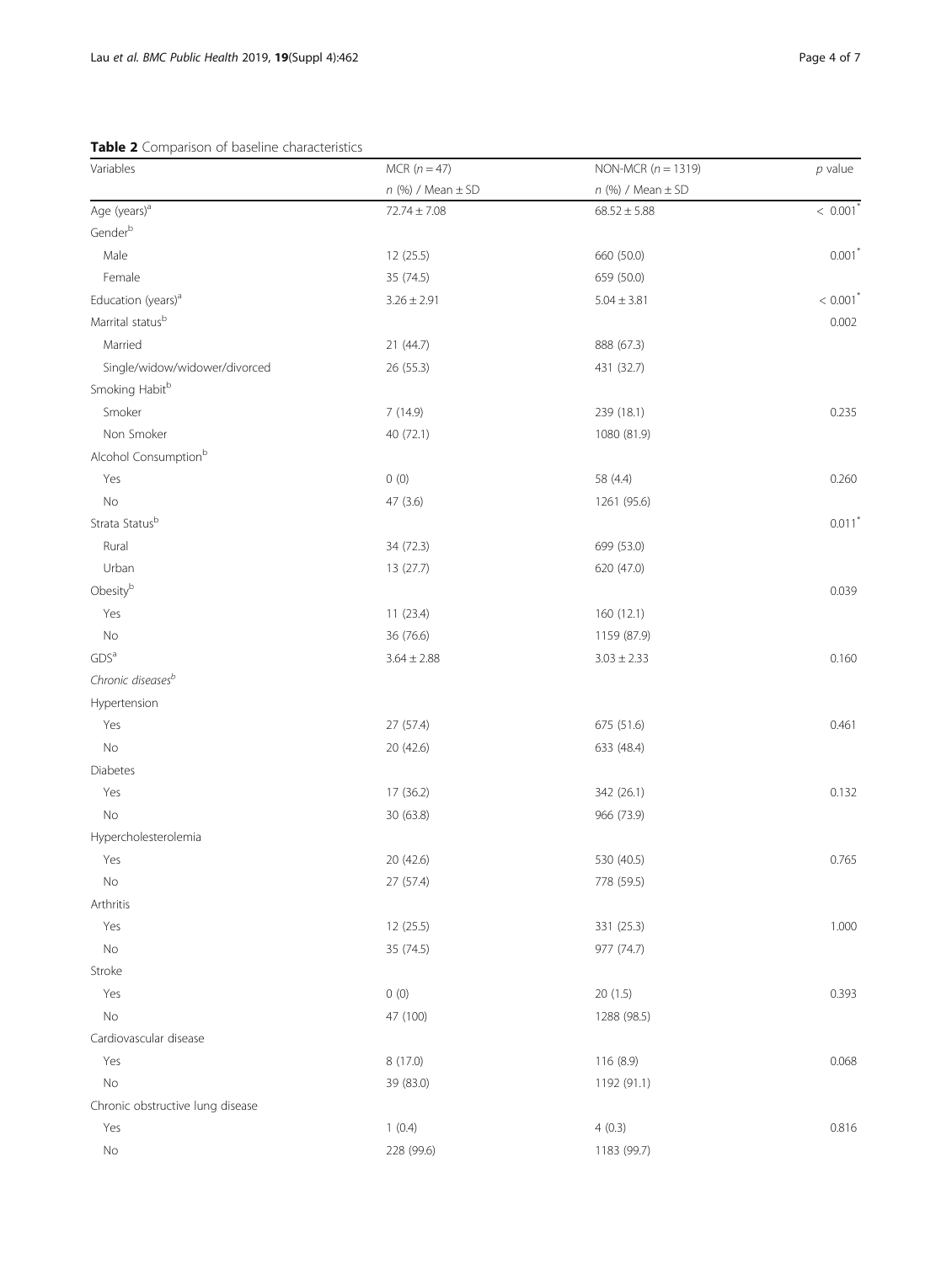| Variables | MCR $(n = 47)$          | NON-MCR $(n = 1319)$    | $p$ value |  |  |
|-----------|-------------------------|-------------------------|-----------|--|--|
|           | $n$ (%) / Mean $\pm$ SD | $n$ (%) / Mean $\pm$ SD |           |  |  |
| Cancer    |                         |                         |           |  |  |
| Yes       | 2(4.3)                  | 10(0.8)                 | 0.063     |  |  |
| No        | 45 (95.7)               | 1287 (99.2)             |           |  |  |

<span id="page-4-0"></span>Table 2 Comparison of baseline characteristics (Continued)

GDS Geriatric Depressive Scale

a<sub>Independent t-test</sub>

<sup>b</sup>Chi-squared test

 $\checkmark$ Significant at  $p < 0.05$ 

[30\]](#page-6-0). Additionally, microvascular change such as diabetic retinopathy was also associated with lower verbal fluency, mental flexibility and processing speed [\[31](#page-6-0)]. Previous studies that have examined the association between arthritis and cognition suggested that arthritis might increase the risk for cognitive impairment [[32](#page-6-0)–[34](#page-6-0)]. Arthritis and cognitive impairment are both associated with factors such as fatigue, pain, depression and increased risk of physical inactivity. However, arthritis was not significantly associated with risk of MCR in the present study.

Previous studies also reported that participants with MCR were more depressed compared to non-MCR group [\[11,](#page-5-0) [13\]](#page-5-0). Our colleagues from the same large-scale population study showed that functional status is one of

Table 3 Factors that significantly associated with MCR syndrome

| Independent<br>variables | Adjusted<br><b>OR</b> | 95% CI |        |         |
|--------------------------|-----------------------|--------|--------|---------|
|                          |                       | Lower  | Upper  |         |
| Age                      | 1.13                  | 1.074  | 1.197  | < 0.001 |
| Gender                   |                       |        |        |         |
| Male                     |                       |        |        |         |
| Female                   | 3.67                  | 1.485  | 9.070  | 0.005   |
| Strata Status            |                       |        |        |         |
| Urban                    |                       |        |        |         |
| Rural                    | 2.19                  | 1.098  | 4.348  | 0.026   |
| Obesity                  |                       |        |        |         |
| No                       |                       |        |        |         |
| Yes                      | 3.82                  | 1.699  | 8.570  | 0.001   |
| <b>Diabetes</b>          |                       |        |        |         |
| <b>No</b>                |                       |        |        |         |
| Yes                      | 2.04                  | 1.013  | 4.109  | 0.046   |
| Cardiovascular disease   |                       |        |        |         |
| No                       | 2.50                  | 1.004  | 6.203  | 0.049   |
| Yes                      |                       |        |        |         |
| Cancer                   |                       |        |        |         |
| No                       |                       |        |        |         |
| Yes                      | 6.57                  | 1.177  | 36.650 | 0.032   |

Hierarchical binary logistic regression, Adjusted for age, Gender and educational years, \*Significiant at  $p < 0.05$ 

the predictors that significantly associated with geriatric depressive disorders among Malaysian older adults [\[35](#page-6-0)]. Depressive symptoms were also reported highest in Mild Cognitive Impairment (MCI) group [\[36](#page-6-0)]. Nevertheless, depressive symptom was not associated with the risk of MCR in the present study. Both MCR and non-MCR groups reported not having any depressive symptom as measured using GDS. This might explain the lack of association of depressive syndrome with MCR.

The strength of this study is that it is one of very few studies investigating MCR among low-income populations in Asia. The limitation of the present study is that the true causal relationships could not be derived as this was a cross sectional study. Nevertheless, the multiple factors associated with MCR syndrome in the present study were in agreement with the risk factors of cognitive impairment and dementia [\[37](#page-6-0)]. Future validation studies are needed so that this simple clinical approach can be used to improve dementia risk assessments, develop interventions and preventive measures to optimize cognitive performance of Malaysian elderly.

In conclusion, Malaysian older adults from the low-income (B40) group, especially women living in rural areas, with obesity, diabetes, heart disease and cancer were at a higher risk of MCR syndrome. The cost effective MCR concept can be easily applied in various settings, particularly in rural areas that lack of healthcare facilities, to identify high-risk individuals. Further investigation on MCR as a predementia syndrome will help in development of preventive strategies and interventions to reduce the growing burden of dementia, especially among individuals with low socioeconomic status.

#### Abbreviations

ADL: Activities of Daily Living; B40: Bottom 40%; BMI: Body Mass Index; CHE: Castatrophic Eealth expenditure; CI: Confidence Interval; GDS: Gereiatric Depression Scale; MCI: Mild Cognitive Impairment; MCR: Motoric Cognitive Risk; MMSE: Mini Mental State of Examination; OR: Odd Ratio; SD: Standard Deviation; SPSS: Statistical Package for Social Sciences; TUA: Towards Useful Aging; χ<sup>2</sup>: Chi-square

#### Acknowledgments

We acknowledge the contributions of the LRGS TUA study group including the co-researchers, research assistants, enumerators, phlebotomies, research and science officers. We thank the participants, their family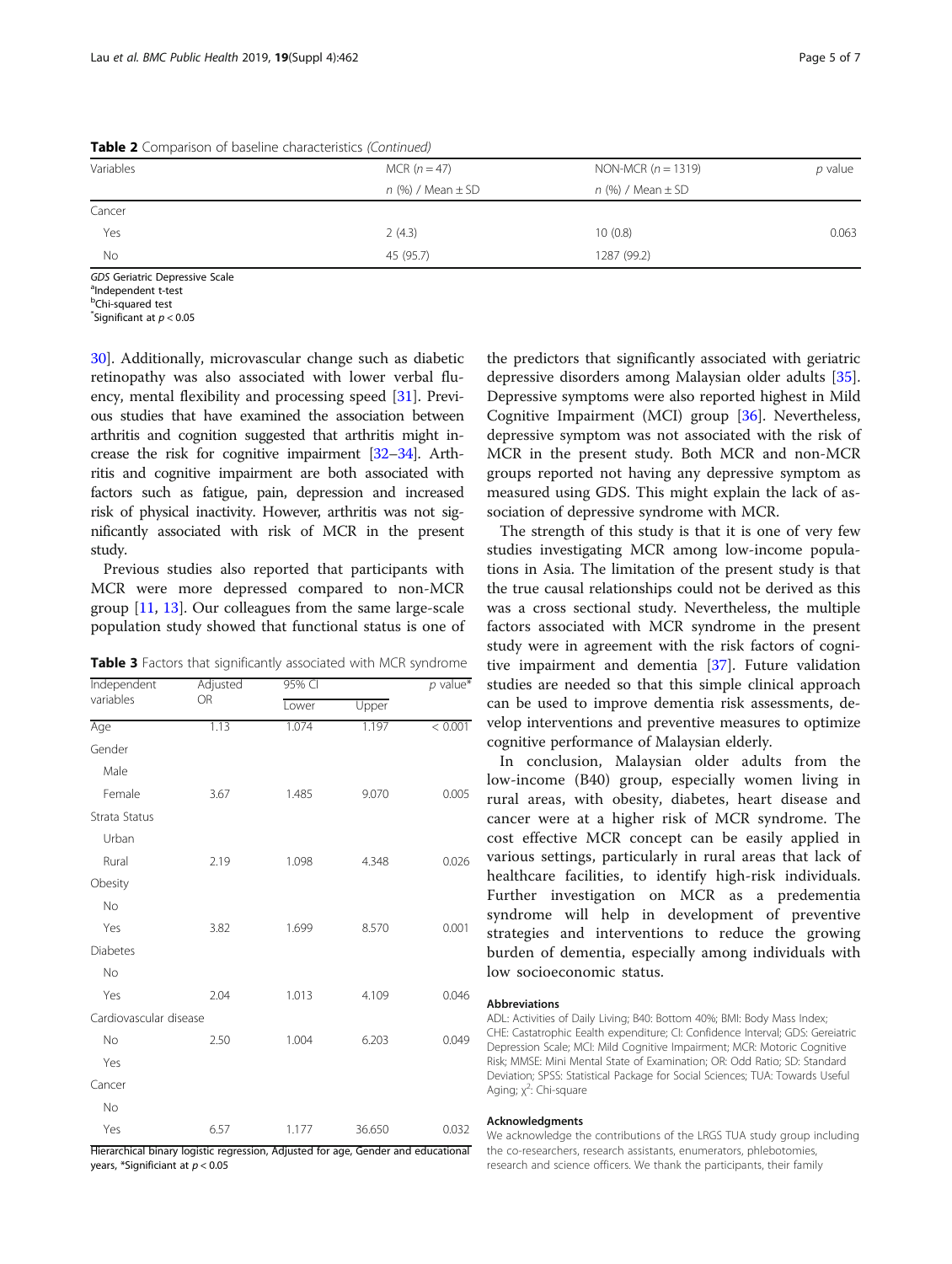<span id="page-5-0"></span>members, community leaders and the local authorities for their cooperation throughout recruitment and data collection processes.

#### Funding

This study was funded by Ministry of Higher Education Malaysia under the Longterm Research Grant Scheme (LRGS) LRGS/BU/2012/UKM-UKM/K/01. The funders had no role in study design, data collection and analysis, decision to publish, or preparation of the manuscript. The authors also acknowledged the financial assistance for publication received from the Research University Grant awarded by the Ministry of Health to the National University of Malaysia specifically for the Consortium of B40 Research (CB40R) under the auspice of B40 Grand Challenges (IDE 2018–01).

#### Availability of data and materials

All relevant data can be found within the paper.

#### About this supplement

This article has been published as part of BMC Public Health Volume 19 Supplement 4, 2019: Health and Nutritional Issues Among Low Income Population in Malaysia. The full contents of the supplement are available online at [https://bmcpublichealth.biomedcentral.com/articles/supplements/](https://bmcpublichealth.biomedcentral.com/articles/supplements/volume-19-supplement-4) [volume-19-supplement-4](https://bmcpublichealth.biomedcentral.com/articles/supplements/volume-19-supplement-4).

#### Authors' contributions

HL was responsible for responsible for conceptualisation, acquisition of data, analysis of data, initial and final draft. AFML and SS were responsible for conceptualisation, initial draft and revising draft for content. MB was responsible for acquisition of data and analysis of data. BCC was responsible for conceptualisation and revising draft for content. All the authors have read and approved the final manuscript.

#### Ethical approval and consent to participate

This study was approved by Medical Research and Ethics Committee of the Universiti Kebangsaan Malaysia (UKM). Informed consent was also obtained from all participants prior the data collection.

#### Consent for publication

Not applicable.

#### Competing interests

The authors report no conflict of interest related to the work.

# Publisher's Note

Springer Nature remains neutral with regard to jurisdictional claims in published maps and institutional affiliations.

#### Author details

<sup>1</sup>Centre for Healthy Aging and Wellness, Faculty of Health Sciences, Universiti Kebangsaan Malaysia, Jalan Raja Muda Abdul Aziz, 50300 Kuala Lumpur, Malaysia. <sup>2</sup>Department of Applied Chemistry and Applied Biology, College of Applied Sciences, Palestine Polytechnic University, HebronWest BankPalestine. <sup>3</sup>Ohio Musculoskeletal and Neurological Institute (OMNI) and Department of Biomedical Sciences, Ohio University, Athens, OH, USA. 4 Program of Biomedical Science, Faculty of Health Sciences, UKM KL Jalan Raja Muda Abd Aziz, Kuala Lumpur 50300, Malaysia.

#### Published: 13 June 2019

#### References

- 1. Olivia TSL, Khan S, Vergara RG, Khan N. Policies and protections for ageing society in Malaysia. Journal of Southeast Asian Research. 2016. [https://doi.](https://doi.org/10.5171/2016.974366) [org/10.5171/2016.974366](https://doi.org/10.5171/2016.974366).
- 2. Alavi K, Sail RM, Mohamad MS, Omar M, Subhi N, Chong ST, et al. Exploring the meaning of ageing and quality of life for tge sub-urban older people. Pertanika J. Soc. Sci. & Hum. 2011; 19(S): 41-8. Available from: [https://core.](https://core.ac.uk/download/pdf/153820349.pdf) [ac.uk/download/pdf/153820349.pdf](https://core.ac.uk/download/pdf/153820349.pdf). Accessed 25 Apr 2019.
- Selvaratnam DP, Abu Bakar N, Haji Idris NA. The health determinants of elderly Malaysiam population. Prosiding Perkem VII 2012; 2: 1195–1199. Available from: [https://docplayer.net/32134290-Kesejahteraan-ekonomi](https://docplayer.net/32134290-Kesejahteraan-ekonomi-warga-emas-di-malaysia-perbezaan-gender-economic-well-being-of-elderly-in-malaysia-gender-difference.html)[warga-emas-di-malaysia-perbezaan-gender-economic-well-being-of-elderly](https://docplayer.net/32134290-Kesejahteraan-ekonomi-warga-emas-di-malaysia-perbezaan-gender-economic-well-being-of-elderly-in-malaysia-gender-difference.html)[in-malaysia-gender-difference.html](https://docplayer.net/32134290-Kesejahteraan-ekonomi-warga-emas-di-malaysia-perbezaan-gender-economic-well-being-of-elderly-in-malaysia-gender-difference.html). Accessed 25 Apr 2019.
- 4. Singh DKA, Ibrahim A, Chong PK, Subramaniam P. Attitude towards ageing and physical performance among adults 55 years old and above. Malaysian Journal of Public Health Medicine 2018; 1: 10–17. Available from: [https://www.](https://www.mjphm.org.my/mjphm/journals/2018%20-%20Special%20Volume%20(1)/ATTITUDE%20TOWARDS%20AGEING%20AND%20PHYSICAL%20PERFORMANCE%20AMONG%20ADULTS%2055%20YEARS%20OLD%20AND%20ABOVE) [mjphm.org.my/mjphm/journals/2018%20-%20Special%20Volume%20\(1\)/ATTIT](https://www.mjphm.org.my/mjphm/journals/2018%20-%20Special%20Volume%20(1)/ATTITUDE%20TOWARDS%20AGEING%20AND%20PHYSICAL%20PERFORMANCE%20AMONG%20ADULTS%2055%20YEARS%20OLD%20AND%20ABOVE) [UDE%20TOWARDS%20AGEING%20AND%20PHYSICAL%20PERFORMANCE%20](https://www.mjphm.org.my/mjphm/journals/2018%20-%20Special%20Volume%20(1)/ATTITUDE%20TOWARDS%20AGEING%20AND%20PHYSICAL%20PERFORMANCE%20AMONG%20ADULTS%2055%20YEARS%20OLD%20AND%20ABOVE) [AMONG%20ADULTS%2055%20YEARS%20OLD%20AND%20ABOVE.](https://www.mjphm.org.my/mjphm/journals/2018%20-%20Special%20Volume%20(1)/ATTITUDE%20TOWARDS%20AGEING%20AND%20PHYSICAL%20PERFORMANCE%20AMONG%20ADULTS%2055%20YEARS%20OLD%20AND%20ABOVE) Accessed 25 Apr 2019.
- 5. Abu Bakar N, Haji Idris NA, Selvaratnam DP. Economic well-being of elderly in Malaysia: gender difference. Prosiding Perkem IV. 2009;1:316–23.
- Dobkin BH. Short-distance walking speed and timed walking distance: redundant measures for clinical trials? Neurology. 2006;66(4):584–6. [https://](https://doi.org/10.1212/01.wnl.0000198502.88147.dd) [doi.org/10.1212/01.wnl.0000198502.88147.dd](https://doi.org/10.1212/01.wnl.0000198502.88147.dd).
- 7. Buracchio T, Dodge HH, Howieson D, Wasserman D, Kaye J. The trajectory of gait speed preceding mild cognitive impairment. Arch Neurol. 2010;67(8): 980–6. <https://doi.org/10.1001/archneurol.2010.159>.
- 8. Mielke MM, Roberts RO, Savica R, Cha R, Drubach DI, Christianson T, et al. Assessing the temporal relationship between cognition and gait: slow gait predicts cognitive decline in the Mayo Clinic study of aging. J Gerontol A Biol Sci. 2013;68(8):929–37. <https://doi.org/10.1093/gerona/gls256>.
- 9. Verghese J, Lipton RB, Hall CB, Kuslansky G, Katz MJ, Buschke H. Abnormality of gait as a predictor of non-Alzheimer's dementia. N Engl J Med. 2002; 347(22):1761–8.
- 10. Verghese J, Wang C, Lipton RB, Holtzer R, Xue X. Quantitative gait dysfunction and risk of cognitive decline and dementia. J Neurol Neurosurg Pyschiatry. 2007;78(9):929–35. [https://doi.org/10.1136/jnnp.2006.106914.](https://doi.org/10.1136/jnnp.2006.106914)
- 11. Verghese J, Wang C, Lipton RB, Holtzer R. Motoric cognitive risk syndrome and the risk of dementia. J Gerontol A Biol Sci. 2013;68(4):412–8. [https://doi.](https://doi.org/10.1093/gerona/gls191) [org/10.1093/gerona/gls191.](https://doi.org/10.1093/gerona/gls191)
- 12. Verghese J, Annweiler C, Ayers E, Barzilai N, Beauchet O, Bennett DA, et al. Motoric cognitive risk syndrome: multicountry prevalence and dementia risk. Neurology. 2014;83(8):718–26. [https://doi.org/10.1212/WNL.](https://doi.org/10.1212/WNL.0000000000000717) [0000000000000717](https://doi.org/10.1212/WNL.0000000000000717).
- 13. Doi T, Verghese J, Shimada H, Makizako H, Tsutsumimoto K, Hotta R, et al. Motoric cognitive risk syndrome: prevalence and risk factors in Japanese seniors. J Am Med Dir Assoc. 2015;16(12):1103e21–5. [https://doi.org/10.](https://doi.org/10.1016/j.jamda.2015.09.003) [1016/j.jamda.2015.09.003](https://doi.org/10.1016/j.jamda.2015.09.003).
- 14. Department of Statistics Malaysia. Report of household income and basic amenities survey 2016. [Press release] (9 October 2017). [https://www.dosm.](https://www.dosm.gov.my/v1/index.php?r=column/pdfPrev&id=RUZ5REwveU1ra1hGL21JWVlPRmU2Zz09) [gov.my/v1/index.php?r=column/pdfPrev&id=](https://www.dosm.gov.my/v1/index.php?r=column/pdfPrev&id=RUZ5REwveU1ra1hGL21JWVlPRmU2Zz09) [RUZ5REwveU1ra1hGL21JWVlPRmU2Zz09.](https://www.dosm.gov.my/v1/index.php?r=column/pdfPrev&id=RUZ5REwveU1ra1hGL21JWVlPRmU2Zz09) Accessed 25 Apr 2019.
- 15. Shahar S, Omar A, Vanoh D, Hamid TA, Mukari SZM-S, Din NC, et al. Approaches in methodology for population-based longitudinal study on neuroprotective model for healthy longevity (TUA) among Malaysian older adults. Aging Clin Exp Res. 2016;28(6):1089–104. [https://doi.org/10.1007/s40520-015-0511-4.](https://doi.org/10.1007/s40520-015-0511-4)
- 16. Petersen RC. Clinical practice. Mild cognitive impairment. N Engl J Med. 2011;364(23):2227–34. [https://doi.org/10.1056/NEJMcp0910237.](https://doi.org/10.1056/NEJMcp0910237)
- 17. Katz S, Ford AB, Moskowitz RW, Jackson BA, Jaffee MW. Studies of illness in the aged: the index of ADL: a standardized measure of biological and psychosocial function. JAMA. 1963;185:914–9.
- 18. Selvaratnam D, Poo BT. Lifestyle of the elderly in rural and urban Malaysia. Ann N Y Acad Sci. 2007;1114:317–25. <https://doi.org/10.1196/annals.1396.025.>
- 19. Manaf MRA, Mustafa M, Abdul Rahman MR, Yusof KH, Abd Aziz NA. Factors influencing the prevalence of mental health problems among Malay elderly residing in a rural community: a cross-sectional study. PLoS One. 2016. <https://doi.org/10.1371/journal.pone.0156937.>
- 20. Koris R, Nor NM, Haron SA, Ismail NW, Junid SMAS, Nur AM, et al. Sociodemographic, cognitive status and comorbidity determinants of catastrophic health expenditure among elderly in Malaysia. Int J Econs & Mgmt 2017; 11(S3):673–690. [http://www.ijem.upm.edu.my/vol11noS3/\(7\)%](http://www.ijem.upm.edu.my/vol11noS3/(7)%20IJEM%20(S3)%202017%20R2%20Socio-demographic,%20Cognitive%20Status%20and%20Comorbidity%20Determinants%20of%20Catastrophic%20Health%20Expenditure%20among%20Elderly%20in%20Malaysia.pdf) [20IJEM%20\(S3\)%202017%20R2%20Socio-demographic,%20Cognitive%20Sta](http://www.ijem.upm.edu.my/vol11noS3/(7)%20IJEM%20(S3)%202017%20R2%20Socio-demographic,%20Cognitive%20Status%20and%20Comorbidity%20Determinants%20of%20Catastrophic%20Health%20Expenditure%20among%20Elderly%20in%20Malaysia.pdf) [tus%20and%20Comorbidity%20Determinants%20of%20Catastrophic%20Hea](http://www.ijem.upm.edu.my/vol11noS3/(7)%20IJEM%20(S3)%202017%20R2%20Socio-demographic,%20Cognitive%20Status%20and%20Comorbidity%20Determinants%20of%20Catastrophic%20Health%20Expenditure%20among%20Elderly%20in%20Malaysia.pdf) [lth%20Expenditure%20among%20Elderly%20in%20Malaysia.pdf](http://www.ijem.upm.edu.my/vol11noS3/(7)%20IJEM%20(S3)%202017%20R2%20Socio-demographic,%20Cognitive%20Status%20and%20Comorbidity%20Determinants%20of%20Catastrophic%20Health%20Expenditure%20among%20Elderly%20in%20Malaysia.pdf). Accessed 25 Apr 2019.
- 21. Shahar S, Earland J, Abd Rahman S. Social and health profiles of rural elderly Malays. Singap Med J. 2001;42(5):208–13.
- 22. Badrasawi M, Shahar S, Kaur Ajit Singh D. Risk factors of frailty among multiethnic Malaysian older adults. Int J Gerontol. 2017;11(3):154–60. [https://doi.](https://doi.org/10.1016/j.ijge.2016.07.006.) [org/10.1016/j.ijge.2016.07.006.](https://doi.org/10.1016/j.ijge.2016.07.006.)
- 23. Janssen I, Heymsfield SB, Wang Z, Ross R. Skeletal muscle mass and distribution in 468 men and women aged 18–88 yr. J Appl Physiol (1985). 2000; 89(1): 81– 8. Available from: doi: <https://doi.org/10.1152/jappl.2000.89.1.81>.